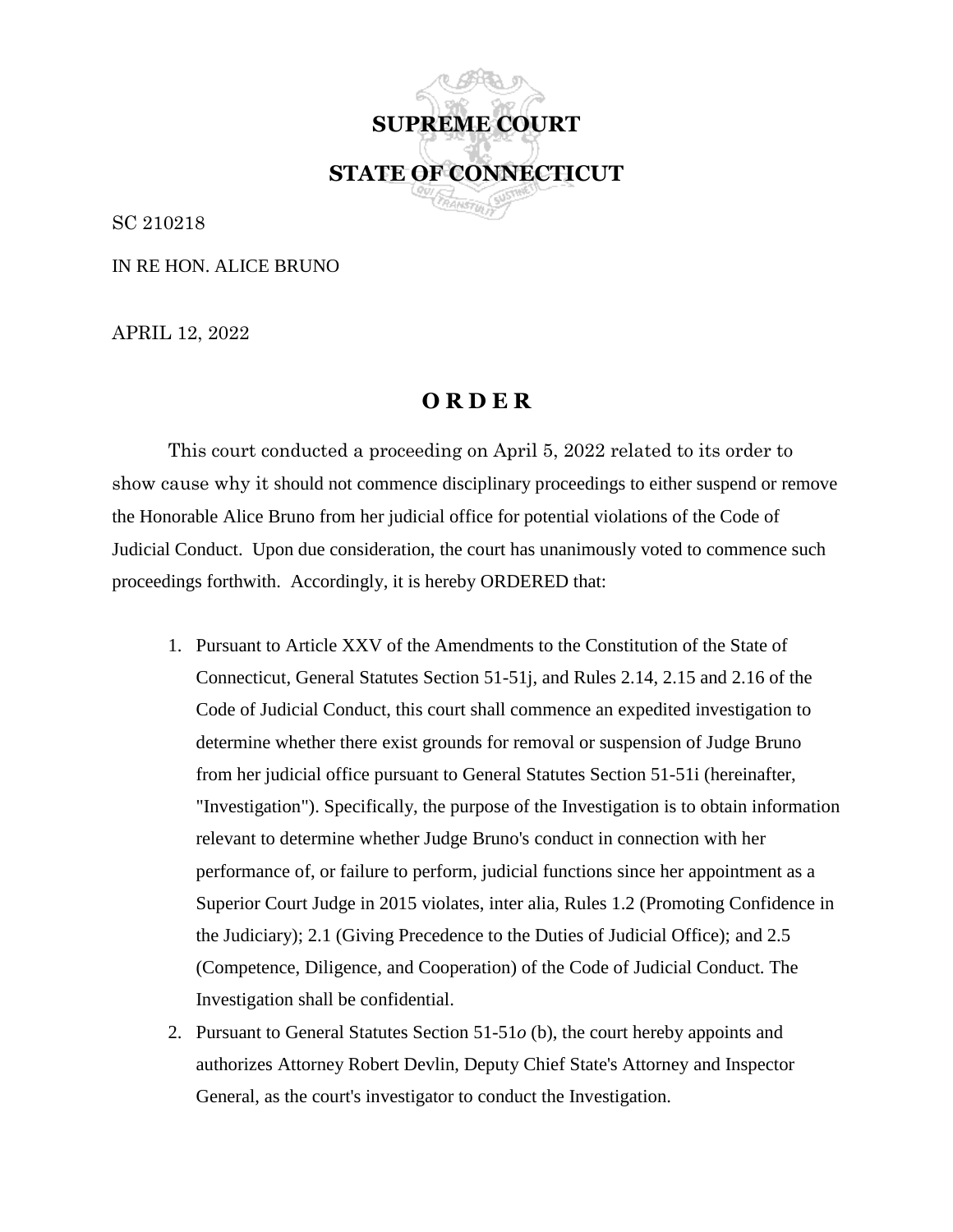- 3. Attorney Devlin and any designees selected by him to assist, are hereby permitted access to any and all medical records and other documents filed in this matter under seal with this court, and shall maintain the confidentiality of any such information. In addition, the Office of the Chief Court Administrator, all Connecticut judges, and all Judicial Branch employees, shall promptly and fully cooperate with the investigator and his designees in connection with the Investigation, and shall provide to them any records or other information upon request.
- 4. Pursuant to General Statutes Section 51-51*o* (a) and Rule 2.16 of the Code of Judicial Conduct, Judge Bruno shall fully and promptly cooperate with the Investigation, including, but not limited to, any request by Attorney Devlin or his designee for an interview; any request for releases of information in the possession, custody or control of any third person; any request for production of any and all health records, judicial attendance records, records concerning her performance and disability claims, Judicial Selection Commission records, Judicial Review Council records, and Commission on Human Rights and Opportunities records, except those records protected by the attorney-client privilege. Judge Bruno's failure to cooperate with the Investigation in any respect will be deemed non-compliance with this order and shall subject her to further disciplinary proceedings. Based on the development of Attorney Devlin's Investigation, should he deem it necessary for Judge Bruno to submit to one or more independent medical evaluations, Attorney Devlin may seek an appropriate order from this court upon motion explaining the reasons why any such evaluations are necessary, together with the names and contact information of the health care professionals recommended by Attorney Devlin to conduct such evaluations. Any objection to any such motion shall be filed within five business days of the filing of a motion by Attorney Devlin.
- 5. The findings of the Investigation shall be submitted to this court and to Judge Bruno by first class U.S. mail, postage prepaid, certified, return receipt requested within three business days of its conclusion. The findings will remain confidential pending further order of the court.
- 6. Upon receipt of the findings of the Investigation, this court shall issue further orders as appropriate.